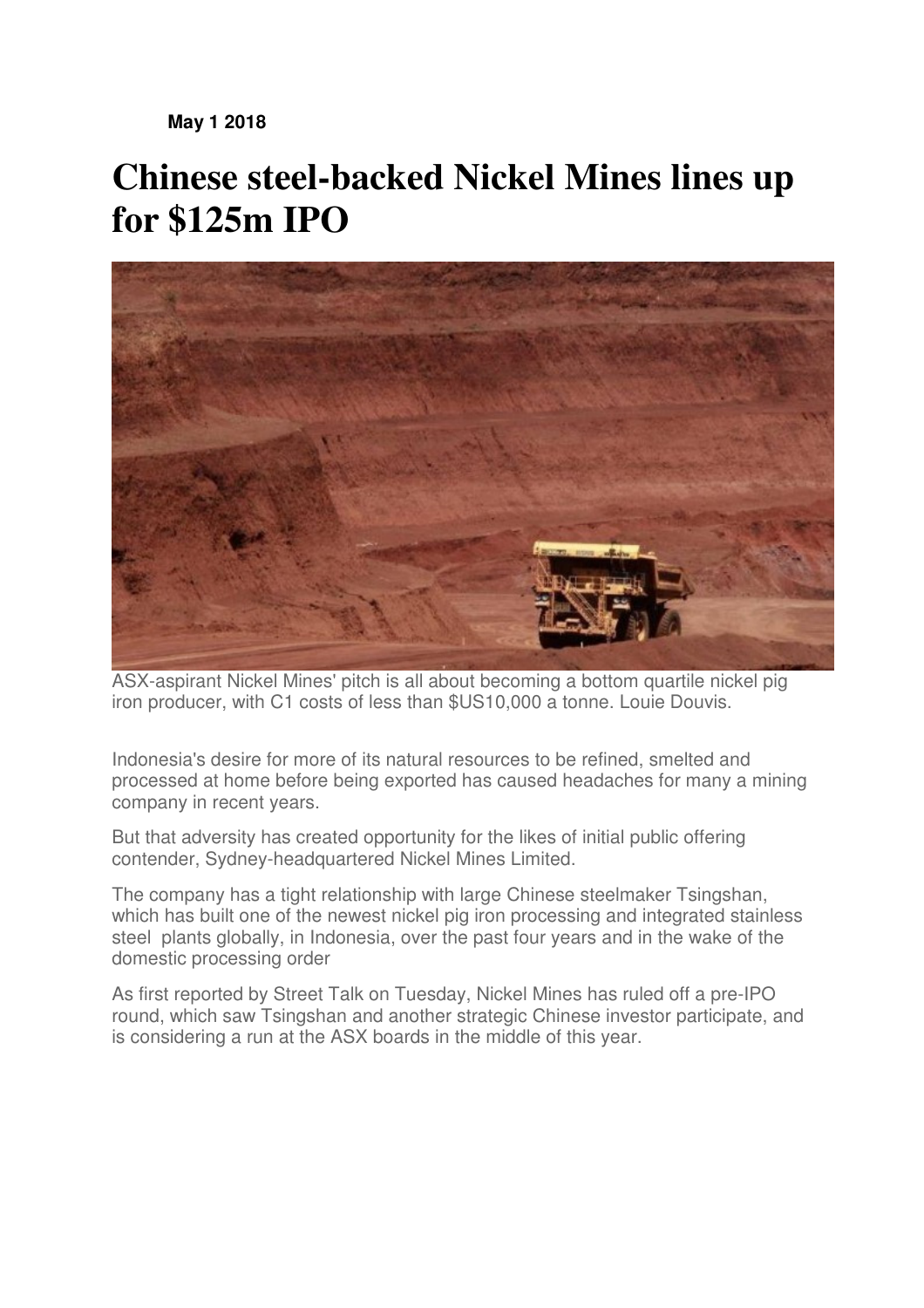

## C1 nickel production cost (\$US'000/tonne)

**SOURCE: NICKEL MINES** 

Fund manager sources said the company would seek to raise about \$125 million for its IPO and had hired Bell Potter Securities as sole lead manager.

Details around timing, price and offer structure are being finalised with management, led by Norm Seckold, in the early stages of an investor education roadshow currently under way.

Nickel has been one of the most fickle commodities in the past decade, but prices have risen by more than 50 per cent over the past year and the metal's role in lithium ion batteries has generated enough excitement to deliver big share price rises for existing nickel producers like Independence Group and Western Areas.

Nickel Mines' pitch is all about becoming a bottom quartile nickel pig iron producer, with C1 costs of about \$US8,000 a tonne.

In September last year, the company inked a collaboration and subscription agreement with Shanghai Decent Investment Co, a member of Tsingshan Group,